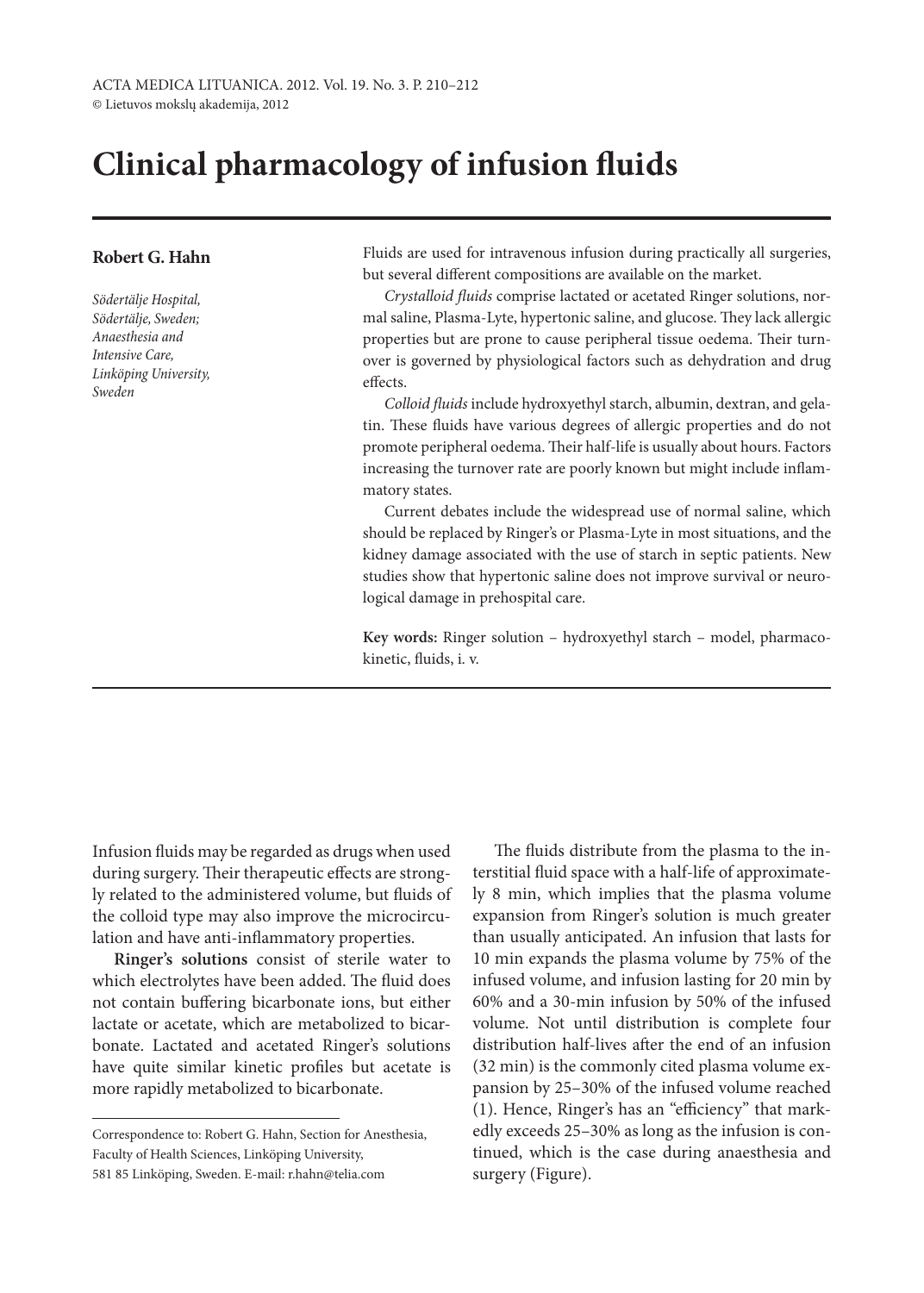

**Figure.** The plasma volume efficacy of a 30-min infusion of Ringer's acetate. Illustration of the importance of distribution

Elimination occurs by voiding. In conscious volunteers, the elimination half-life is 15–25 minutes. However, the half-life is prolonged to >40 minutes by dehydration, hypovolaema, pregnancy, and by general anaesthesia *per se*. The half-life is further prolonged if general anaesthesia is combined with surgery. Of the studied operations, laparoscopy is associated with the longest elimination half-life (>100 minutes). The mechanisms responsible for the poor elimination during anaesthesia and surgery are not known in detail, but increased renin activity (probably due to renal hypo-perfusion) is part of the phenomenon. The urinary excretion becomes more "normal" by esmolol, which decreases the renin excretion (2).

The Ringer's solutions have no allergic potential. They exert a slight procoagulant effect up to haemodilution levels of 20–30%. More pronounced haemodilution has an anticoagulant effect due to dilution of the plasma protein concentration.

Volunteers receiving 2 L over 15 min report dyspnoea and headache. Infusing 10 litres of lactated Ringer's during the day of surgery is associated with a risk of potentially fatal pulmonary oedema (3).

**Normal saline** is still widely used in some countries, but should be abandoned due to the tendency to cause metabolic acidosis and decreased glomerular filtration rate. Hence, normal saline increases breathing in awake subjects and has a longer elimination half-life than the Ringer solutions. Normal saline might still be used in children who have a greater tendency than adults to develop postoperative hyponatraemia.

**Plasma-Lyte** is an old composition that has only recently been marketed in many European countries. It can be regarded as a slight improvement of Ringer's acetate with its osmolality of 295 mosmol/kg and sodium content of 140 mmol/L.

**Hypertonic saline** in strengths of 3% and 7.5% is used to treat hyponatraemia, brain oedema in head traumas, and as a plasma volume expander in the prehospital setting. Multicenter trials in the US and Canada have recently demonstrated lack of benefit from prehospital use of 7.5% sodium chloride with and without dextran (4, 5).

**Glucose** (dextrose) solutions are used to provide water to compensate for evaporation, i. e. water derived from all body fluid compartments. The fluid also provides calories for metabolism, and it is usually given to prevent blunt starvation. However, three litres of 5% glucose provide 600 kcal. Glucose solutions are used in the postoperative setting but rarely during surgery due to risks of hyperglycaemia, hyponatraemia and the fact that an oxygen debt more easily results in brain damage if the plasma glucose level is raised.

**Hydroxyethyl starches** (HES) are polysaccharides prepared from plants and intended for plasma volume expansion. HES solutions are described by the average molecular weight, degree of substitution, and C2/C6 ratio. For example, the product Voluven, manufactured by Fresenius-Kabi, is denoted HES 130/0.4/9:1. These data determine the characteristics of the solution. The degree of substitution is important to the half-life, while a large molecular size is associated with an increased risk of allergic adverse effects and haemorrhagic complications.

HES distributes quickly over the plasma volume. Most preparations are manufactured to expand the plasma volume with the same amount as that infused. Elimination occurs by direct renal excretion (smallest molecules) and renal excretion after enzymatic cleavage (larger molecules). HES is also the subject of phagocytosis in the reticulo-endothelial system, where the molecules can remain for a long time (years).

Pharmacokinetics has been studied based on measurement of the disappearance of the HES molecules in amount/ volume body fluid, which might not correspond exactly to their volume ef